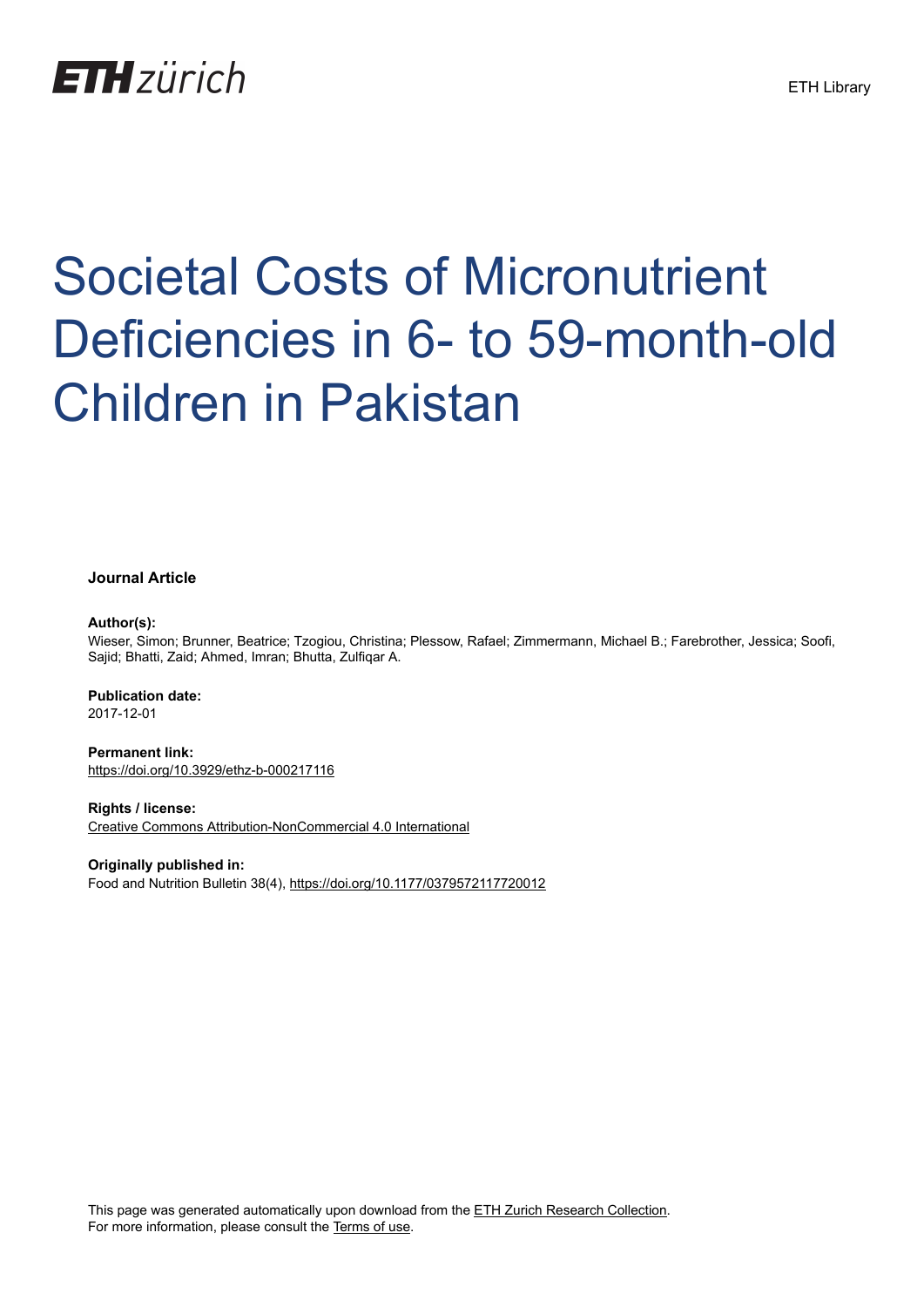

Original Article

### Societal Costs of Micronutrient Deficiencies in 6- to 59-month-old Children in Pakistan

Food and Nutrition Bulletin 2017, Vol. 38(4) 485-500 © The Author(s) 2017 Reprints and permission: [sagepub.com/journalsPermissions.nav](https://us.sagepub.com/en-us/journals-permissions) [DOI: 10.1177/0379572117720012](https://doi.org/10.1177/0379572117720012) [journals.sagepub.com/home/fnb](http://journals.sagepub.com/home/fnb)



 $\mathsf{Simon}$  Wieser, PhD $^{\mathsf{I}}$ , Beatrice Brunner, PhD $^{\mathsf{I}}$ , Christina Tzogiou, MSc $^{\mathsf{I}}$ , Rafael Plessow, MSc<sup>i</sup>, Michael B. Zimmermann, PhD, MD<sup>2</sup>, Jessica Farebrother, MPH $^2$ , Sajid Soofi, FCPS $^3$ , Zaid Bhatti, MSc $^3$ , Imran Ahmed,  ${\sf MSc}^3$ , and Zulfiqar A. Bhutta, PhD,  ${\sf MD}^3$ 

#### Abstract

Background: In Pakistan, nearly half of children younger than 5 years are stunted, and I in 3 is underweight. Micronutrient deficiencies, a less visible form of undernutrition, are also endemic. They may lead to increased morbidity and mortality as well as to impaired cognitive and physical development. Objective: To estimate the lifetime costs of micronutrient deficiencies in Pakistani children aged between 6 and 59 months.

Methods: We develop a health economic model of the lifetime health and cost consequences of iodine, iron, vitamin A, and zinc deficiencies. We assess medical costs, production losses in terms of future incomes lost, and disability-adjusted life-years (DALYs). The estimation is based on large population surveys, information on the health consequences of micronutrient deficiencies extracted from randomized trials, and a variety of other sources.

Results: Total societal costs amount to US\$46 million in medical costs, US\$3,222 million in production losses, and 3.4 million DALYs. Costs are dominated by the impaired cognitive development induced by iron-deficiency anemia in 6- to 23-month-old children and the mortality caused by vitamin A deficiency. Costs are substantially higher in poorer households.

Conclusions: Societal costs amounted to 1.44% of gross domestic product and 4.45% of DALYs in Pakistan in 2013. These costs hinder the country's development. They could be eliminated by improved nutrition of 6- to 59-month-old children and public health measures. Our results may contribute to the design of cost-effective interventions aiming to reduce micronutrient deficiencies in early childhood and their lifetime consequences.

#### Keywords

Pakistan, micronutrient deficiency, child nutrition, cost analysis, disability-adjusted life-years (DALYs), economic status

#### Corresponding Author:

Zulfiqar A. Bhutta, Director, Department of Paediatrics and Child Health, The Aga Khan University, 74800 Karachi, Pakistan & Robert Harding Chair in Global Child Health & Policy The Hospital for Sick Children, Toronto, Canada. Email: [zulfiqar.bhutta@aku.edu](mailto:zulfiqar.bhutta@aku.edu)

<sup>&</sup>lt;sup>1</sup> Winterthur Institute of Health Economics, Zurich University of Applied Sciences, Winterthur, Switzerland

 $2$  Institute of Food, Nutrition and Health, ETH Zurich, Zurich, Switzerland

<sup>&</sup>lt;sup>3</sup> Center of Excellence in Women and Child Health, The Aga Khan University, Karachi, Pakistan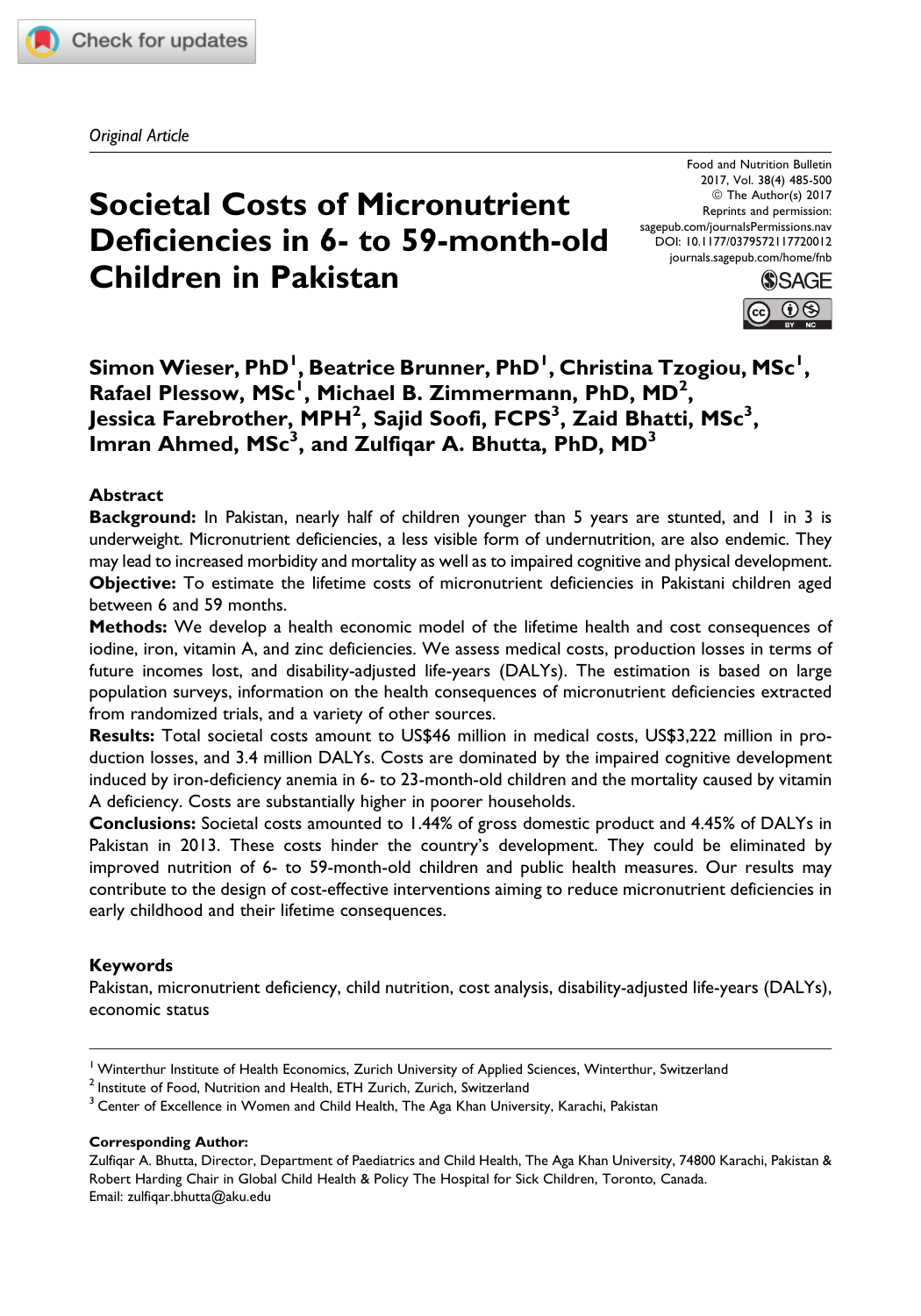

Figure 1. Overview of health economic model of societal costs of selected micronutrient deficiencies (MNDs). The social costs of MNDs are calculated in a health economic model proceeding in 4 steps: Step 1 stratifies 6- to 59-month-old Pakistani children in 20 groups (by age-group and socioeconomic status). Step 2 assesses the levels of MNDs in each of these groups. Step 3 assesses the health consequences of the current levels of MNDs. Step 4 assesses the societal costs of these health consequences in 3 cost dimensions.

#### Introduction

Micronutrient deficiencies (MNDs) are a serious but often invisible form of undernutrition, also called hidden hunger. MNDs increase the morbidity and mortality in children younger than 5 years. They also impair a child's cognitive and physical development and long-term outcomes, thus leading to adverse health outcomes, lower productivity, and lower incomes in adult life.<sup>1,2</sup> Widespread MNDs will therefore hinder a country's economic development.

MNDs are endemic in children younger than 5 years in Pakistan with 43.8% with iron deficiency anemia (IDA), 54.0% with vitamin A deficiency (VAD), and 39.2% with zinc deficiency (ZnD) in 2011. Among school-age children, 36.7% may be at risk of iodine deficiency  $(IoD)<sup>3</sup>$ These high levels of deficiencies have been recognized for decades, but except for a substantial improvement in iodine status, very little progress has been made in eradicating them.<sup>3</sup>

The high costs of nutritional deficiencies and the substantial economic benefits of nutritional interventions have been previously assessed. $4-6$ However, there is still a need for a deeper understanding of the societal costs of MNDs in the countries affected, as it may increase the awareness of decision makers for their severe and multiple consequences. It may also contribute to the design of effective and cost-effective nutritional interventions by helping to identify the socioeconomic strata (SES), age-groups, and micronutrients with the highest potential for cost reduction in a specific population.

The aim of this study was to assess the societal costs of MNDs in a birth cohort of Pakistani children affected by MNDs between the age of 6 and 59 months. The micronutrients considered include iodine, iron, vitamin A, and zinc. We assessed medical costs, production losses in terms of future incomes lost, and healthy life-years lost. The study follows an incidence-based lifetime cost approach and thus calculates cost consequences of MNDs in childhood over the whole lifetime of the children affected.

#### **Methods**

We developed a health economic simulation model that estimates the lifetime health and cost consequences of IoD, IDA, VAD, and ZnD in 6- to 59-month-old Pakistani children. Infants younger than 6 months were excluded due to lack of data. The model is an extension of a previously published model<sup>7,8</sup> to Pakistan and additionally integrates the consequences of IoD and xerophthalmia as a consequence of VAD. Figure 1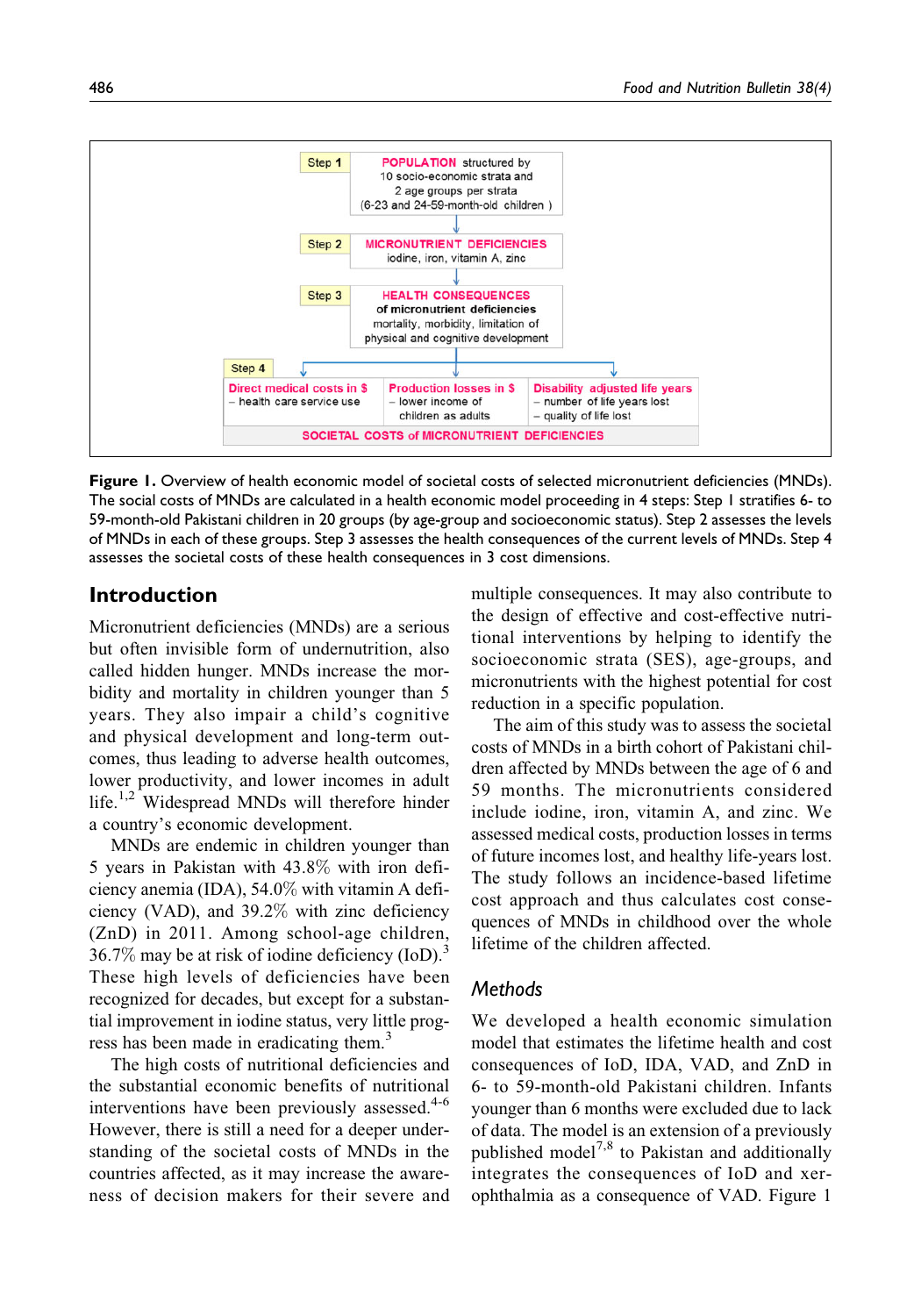|             | Micronutrient Monitoring Indicators | Threshold Values for Micronutrient Deficiencies                                           | Source |
|-------------|-------------------------------------|-------------------------------------------------------------------------------------------|--------|
| lodine      | Urinary iodine concentration (UIC)  | Mild: $UIC = 50-99 \mu g/L$<br>Moderate: $UIC = 20-49$ µg/L<br>Severe: $UIC < 20 \mu g/L$ | п      |
| Iron        | Serum hemoglobin (Hb)               | Mild: $Hb < 110 g/L$<br>Moderate: $Hb < 100 g/L$<br>Severe: $Hb < 70$ g/L                 | 4      |
| Vitamin A   | Serum retinol                       | $20 \mu g/dL$                                                                             | 15     |
| <b>Zinc</b> | Serum zinc                          | $60 \mu g/dL$                                                                             | 3      |

Table 1. Biomarkers for Micronutrient Status and Threshold Values for Deficiencies.<sup>a</sup>

IDA, iron deficiency anemia; VAD, vitamin A deficiency; ZnD, zinc deficiency.

a The distribution of the biomarkers for IDA, VAD, and ZnD was calculated based on their means and standard deviations (SD) and by assuming a normal distribution.

and the following sections give an overview of the model and the data used. Appendix 1 illustrates further details of the model.

The model is based on a variety of data sources. They include 2 large population surveys (the 2012-2013 Pakistan Demographic and Health Survey  $[PDHS]$ <sup>9</sup> and the 2011 Pakistan National Nutrition Survey [NNS]<sup>3</sup>), a survey on the treatment costs in Pakistan of diseases induced by MNDs (see Appendix 2), data from national and international agencies, and data extracted from systematic reviews and other publications.

#### Model Population

In a *first step*, we stratified the model population of 6- to 59-month-old children by 10 SES and by 2 age-groups (6- to 23-month-old and 24-59 month-old). The model population was obtained from the PDHS 2012-2013, which is based on a representative sample of 14 000 households.<sup>9</sup> We stratified by age-groups because the 6- to 23-month period is part of the first 1000 days of life, which have been identified as a crucial period to establish a lasting foundation for health.<sup>10</sup> The 10 SES were built upon the distribution of households across the deciles of a wealth index calculated according to the PDHS methodology.<sup>9</sup> We adjusted all age-groups to the average size of a birth cohort and then extrapolated the sample size to the total population of Pakistan in 2013.

#### Prevalence of MNDs

In a second step, we calculated the prevalence of MNDs in each subgroup based on the Pakistan NNS 2011, which covers a representative sample of 30 000 households.<sup>3</sup> The prevalence was determined with micronutrient-specific biomarkers and World Health Organization (WHO) threshold values (Table 1). The prevalence of IoD was assessed with urinary iodine concentration (UIC) from spot urine samples in school-age children. Because there is substantial day-to-day variation in spot UIC, a single UIC should generally not be used to categorize the iodine status of individuals. However, WHO states that the percentage of individuals in a population UIC distribution that are below the UIC thresholds (Table 1) can be considered at risk for low-iodine intakes.<sup>11</sup> The prevalence of IDA was based on the altitudeadjusted hemoglobin (Hb) values, and the fraction of anemia attributable to iron deficiency was defined at  $60\%$ .<sup>12,13</sup> The prevalence of VAD and ZnD was based on the serum retinol and serum zinc concentrations, respectively.

#### Health Consequences

In a *third step*, we modeled the relationship between MNDs and their health consequences. This information was extracted from systematic reviews and primary studies examining the effects on health outcomes of micronutrient supplementation trials with 6- to 59-month-old children. We assumed that the micronutrient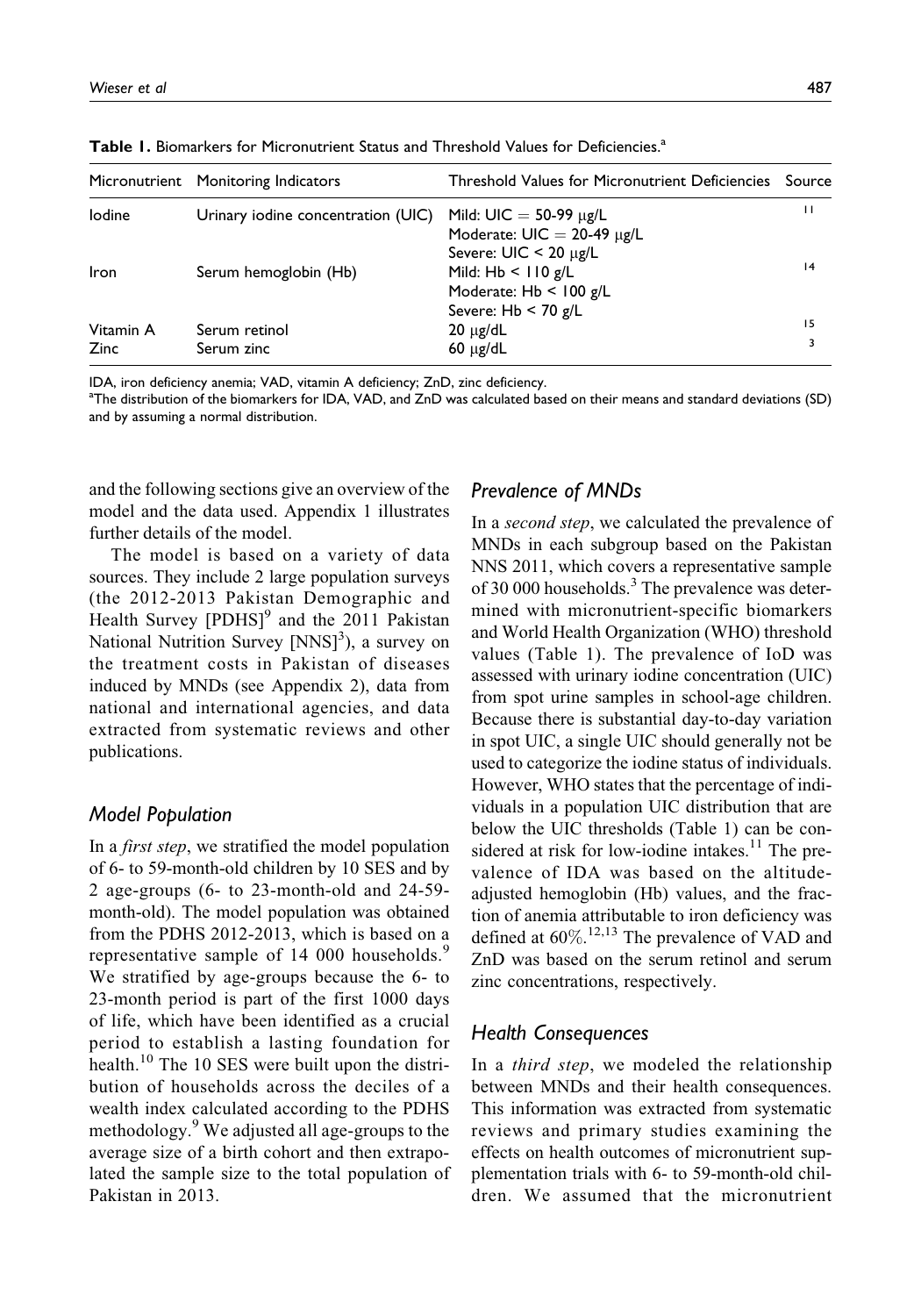

Figure 2. Time dimensions of the health economic model. The health economic model follows an incidencebased approach and assesses the lifetime costs of micronutrient deficiencies (MNDs) in a birth cohort exposed to MNDs from the age of 6 to 59 months. These costs include reversible and permanent effects and are modeled over the whole lifespan of the birth cohort. Future production losses are discounted to present value.

supplements provided in these trials are able to close the gap necessary to meet the micronutrient requirements. The health consequences of the MNDs can therefore be derived from the difference in the health outcomes between the intervention groups and the control groups. This approach has been previously proposed.<sup>16</sup> Mortality was modeled as a population attributable fraction of all-cause mortality.<sup>17</sup>

#### Costs of Health Consequences

In a fourth step, we modeled the societal costs of MNDs as the lifetime costs of a birth cohort exposed to MNDs at the age of 6 to 59 months (Figure 2). Some of the health consequences of MNDs are reversible and will occur only in the 6- to 59-month age period, while other consequences are permanent (nonreversible). Medical costs arise as household expenditures for the treatment of the diseases attributed to MNDs and were assessed in a survey conducted by our group in 2015 in the districts of Hyderabad and Faisalabad. The methods and results of the survey are presented in Appendix 2.

Production losses arise due to lower future wages as children affected by impaired cognitive or physical development will be less productive as adults. These losses were measured as future gross income losses based on SES-specific wages. Current wages according to the International Labor Organization<sup>18</sup> were extrapolated to the future by assuming an income growth equal to the yearly average in the previous decade. Future wage differences between SES were calculated

by adjusting the current income distribution<sup>9</sup> for the social mobility between SES according to a recent study based on the Pakistan Panel Household Survey.19 Production losses were discounted to present values with a discount rate of  $3\%^{20}$  and converted to US Dollars with the mean exchange rate of 2013.

Life-years lived with disability and lost due to premature mortality were measured in disability-adjusted life-years  $(DALYs)$ <sup>21</sup> Following the recent practice by the Institute of Health Metrics and Evaluation, we did not discount future DALYs.<sup>21</sup> Note that reporting both production losses and DALYs does not lead to double counting, as a number of health economic studies have shown that measures of production losses and of health-related quality of life do not overlap.<sup>22</sup>

#### Sensitivity Analysis

In order to test the robustness of the results, we ran a probabilistic and univariate sensitivity analysis (SA). Although the univariate SA shows the impact of the most important model parameters, the probabilistic SA creates a range of possible model outcomes. It also determines the confidence intervals of the main model outcomes. The model was implemented in R version 3.1.1.

#### Ethics Statement

The data sets used in this study were obtained from the PDHS 2012-2013 and the NNS  $2011^{3,9}$  Ethical review of the analysis was not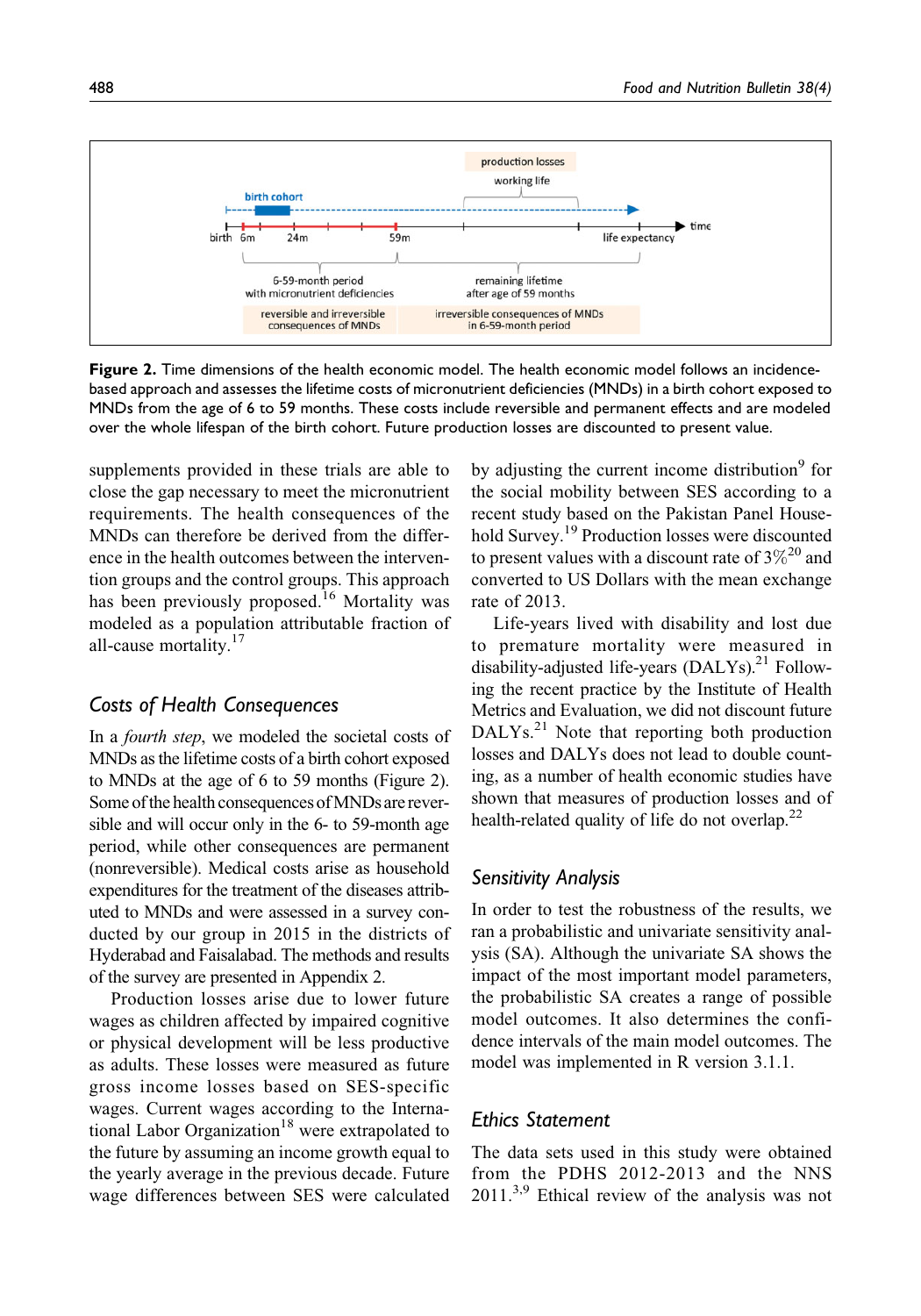|                      |                | SES (low to high) |      |              |      |      |                |      |      |      |       |
|----------------------|----------------|-------------------|------|--------------|------|------|----------------|------|------|------|-------|
|                      |                |                   |      | 4            | 5.   | 6    | $\overline{7}$ | 8    | 9    | 10   | Total |
| 6- to 23-month-old   | 884            | 826               | 717  | 792          | 664  | 702  | 758            | 663  | 625  | 556  | 7186  |
| 24- to 59-month-old  | 1746           | 1633              | 1420 | 1569         | 1317 | 1395 | 1507           | 1320 | 1246 | 1111 | 14263 |
| 6- to 59-month-old   | 2630           | 2459              | 2138 | 236 L        | 1980 | 2098 | 2264           | 1983 | 1871 | 1667 | 21449 |
| Share of SES (%)     | $\overline{2}$ | $\mathbf{H}$      | 10   | $\mathbf{H}$ | 9    | 10   | $\mathbf{H}$   | 9    | 9    | 8    | 100   |
| Average birth cohort | 587            | 549               | 477  | 527          | 442  | 467  | 504            | 442  | 416  | 37 I | 4782  |

<sup>a</sup>Population size, the share of children and the average size of the birth cohort by socioeconomic strata (SES) and age-group. Households are split into deciles of equal size for the whole country. Authors' calculations based on Pakistan Demographic and Health Survey (PDHS).<sup>9</sup>



Figure 3. Yearly, all-cause mortality rates per 1000 children. The figure shows the smoothed all-cause mortality rates by SES and age-group. Households are split into deciles of equal size for the whole country. Authors' calculations based on PDHS.<sup>9</sup> SES indicates socioeconomic strata; PDHS, Pakistan Demographic and Health Survey.

considered necessary as per guidelines from the National Bioethics Committee, Pakistan, as the data set was anonymous and available for public use with no identifiable information on the survey participants. The survey used to assess medical costs was approved by the National Bioethics Committee, Pakistan (No.4-87/14/NBC-152/ RDC/434–2014).

#### **Results**

#### Model Population and Child Mortality

The model population consisted of 21.5 million children stratified in 20 age and SES subgroups (Table 2). The average size of a birth cohort was 4.7 million children with a higher number of children per household in poorer SES. All-cause mortality rate was almost 4 times higher in the younger than in the older age-group and differed substantially between the poorest and the wealthiest SES, with an 8 times higher mortality among the poorest 6- to 23-month-old and a 6 times higher mortality among the poorest 24- to 59 month-old (Figure 3).

#### Prevalence of MNDs

The prevalence of MNDs was stratified by agegroup, SES, and degree of severity (Table 3, Figure 4). The overall prevalence of IoD was 37% and ranged from 2.30% for severe IoD to 24.45%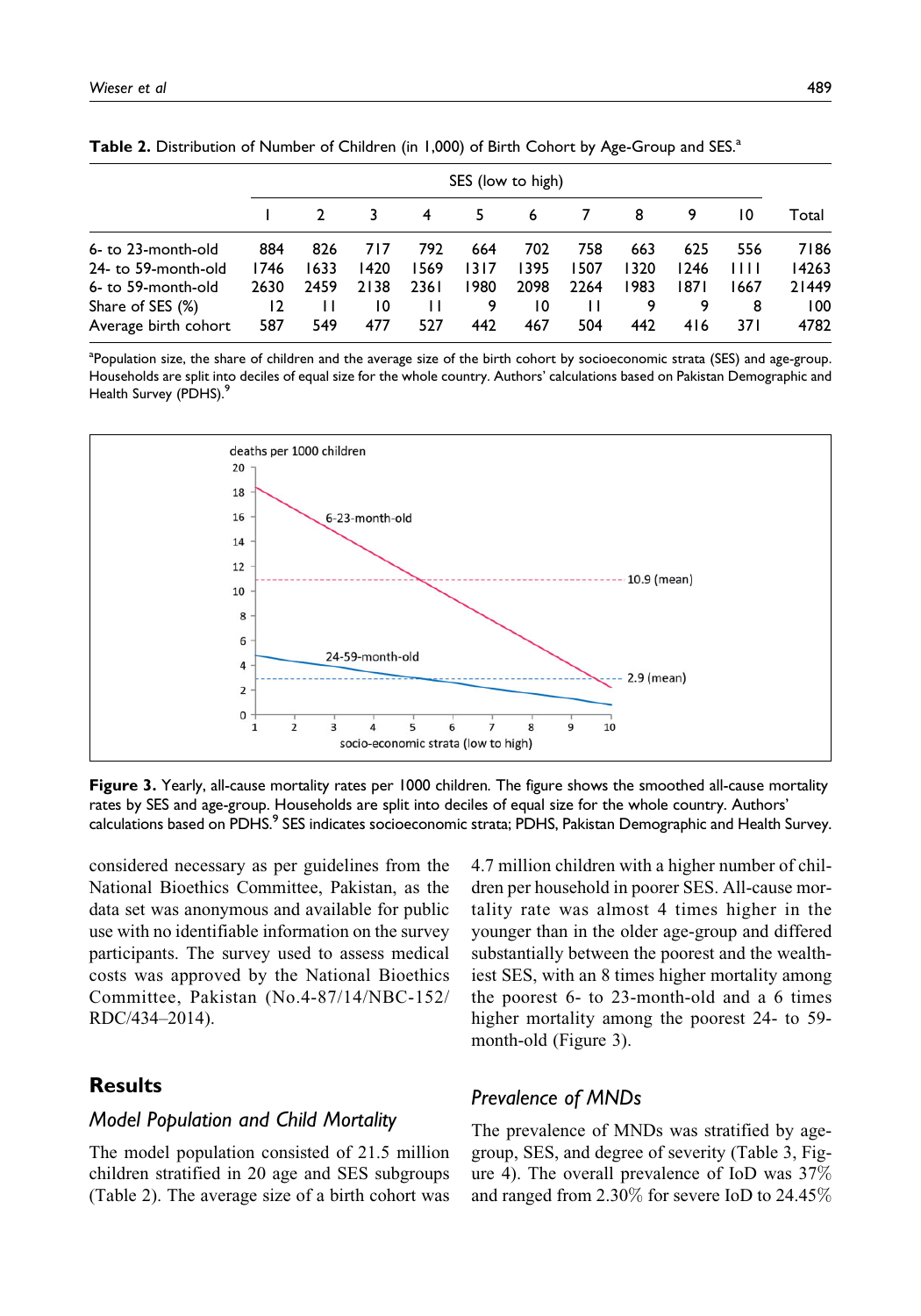| Severity | Age-<br>Group     | lodine<br>Deficiency | Iron Deficiency<br>Anemia      | Vitamin A<br>Deficiency        | <b>Zinc Deficiency</b>         |
|----------|-------------------|----------------------|--------------------------------|--------------------------------|--------------------------------|
| Overall  | $6 - 23$<br>24-59 | 36.70 (0.115)        | 41.86 (0.074)<br>37.01 (0.070) | 47.75 (0.074)<br>49.04 (0.071) | 32.83 (0.073)<br>34.87 (0.059) |
| Mild     | $6 - 23$<br>24-59 | 24.45 (0.109)        | 11.76(0.060)<br>12.60 (0.058)  | No distinction by severity     | No distinction by severity     |
| Moderate | $6 - 23$<br>24-59 | 9.94(0.091)          | 26.37 (0.070)<br>22.41 (0.065) |                                |                                |
| Severe   | $6 - 23$<br>24-59 | 2.30(0.065)          | 3.73(0.046)<br>2.00(0.038)     |                                |                                |

Table 3. Prevalence of MNDs by Age-Group and Severity in % (SE).<sup>a</sup>

Abbreviations: MNDs, Micronutrient deficiencies; IoD, iodine deficiency; IDA, iron deficiency anemia; UIC, urinary iodine concentration.

a The table reports the prevalence of MNDs by type of micronutrient, age-group, and severity (only for IoD and IDA). Due to lack of data regarding the UIC in the 6-59-month-old children, school-age-children are being used as a proxy for the prevalence of IoD. Author's calculations based on National Nutrition Survey, 2011-2012.



Figure 4. Prevalence of iron-deficiency anemia and vitamin A deficiency by age-group, severity, and SES (%). Households are split into SES deciles of equal size for the whole country. Authors' calculation based on NNS 2011-2012. SES indicates socioeconomic strata; PDHS, Pakistan Demographic and Health Survey; NNS, Pakistan National Nutrition Survey.

for mild IoD. IDA affected 39% of children and was higher in the 6- to 23-month-old group. Nearly half of the children were affected by VAD and 1 in 3 children by ZnD. Although prevalence of IDA and VAD decreased with increasing wealth, we could not stratify ZnD and IoD by SES due to data limitations.

#### Health and Cost Consequences

The health and cost consequences of MNDs in 6- to 59-month-old children are summarized

in Figure 5 and Tables 4 and 5. IoD in this age-group of children may lead to mental impairement.<sup>11</sup> Mild to severe IoD may cause functional and/or structural changes in the brain leading to reversible and to permanent (nonreversible) loss of IQ points. $^{23}$  As there are no data quantifying the ratio of reversible to permanent damage of IoD on brain development, for the purposes of this analysis, we assume that the permanent effect is equal to one-third of the total effect on mental impairment and occurs only in 6- to 23-month-old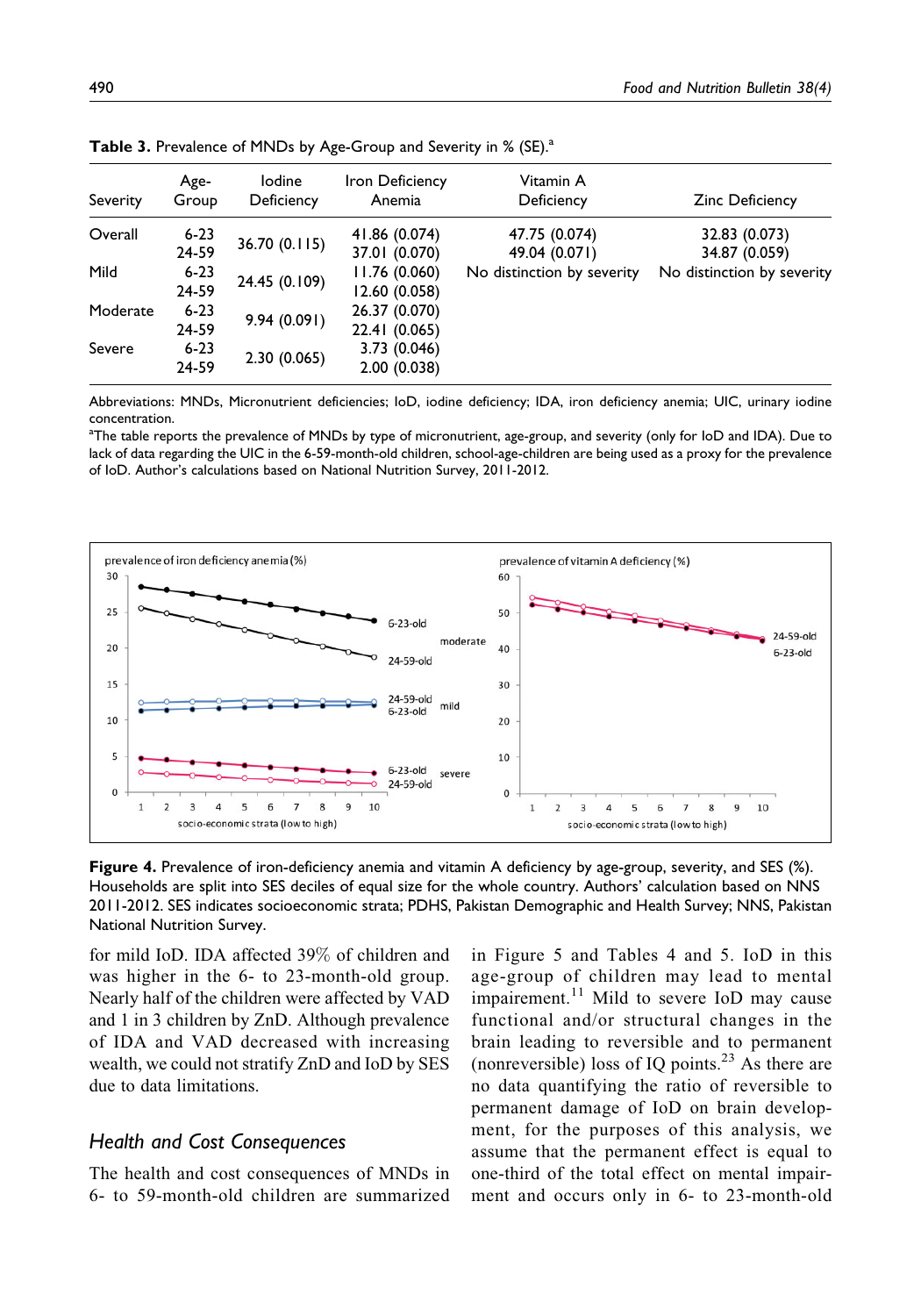

Figure 5. Health and cost consequences micronutrient deficiencies. Numbers refer to the model parameters which are described in Tables 4 and 5 (first number refers to the table. Second number refers to the line in the table). Dotted lines represent long-term consequences.

children. We also assume that permanent loss of IQ points leads to future production losses and DALYs, whereas reversible loss of IQ points leads only to current DALYs (see Appendix 1).

The health consequences of IDA vary by severity and age-group. IDA may lead to impaired cognitive development, low physical activity, and increased all-cause mortality (severe IDA only). Moderate and severe IDA may cause permanent cognitive impairment in 6- to 23 month-old children affecting their productivity in adulthood. Although several studies have found a substantial effect of iron deficiency on cognitive ability,  $33-35$  only Lozoff et al  $33$  have assessed the long-term effect on IQ and estimated it separately for children in mid-income and lowincome households. Our model is based on the lower effect estimated in the mid-income group, as the higher effect in the low-income group might be biased due to adverse circumstances not purely attributable to IDA. IDA also reduces physical activity leading to reversible DALYs. Premature mortality due to severe IDA leads to future production losses and DALYs.

The health consequences of VAD include xerophthalmia and increased risk of diarrhea, measles, and all-cause mortality.<sup>29</sup> Bitot spot and night blindness are the first and most pervasive symptoms of xerophthalmia in young children.<sup>36</sup> They lead to current DALYs but are fully reversible with vitamin A supplements. Diarrhea and measles lead to direct medical costs and DALYs. Premature all-cause mortality leads to future production losses and DALYs.

The health consequences of ZnD include stunting and diarrhea.<sup>30</sup> Stunting has a long-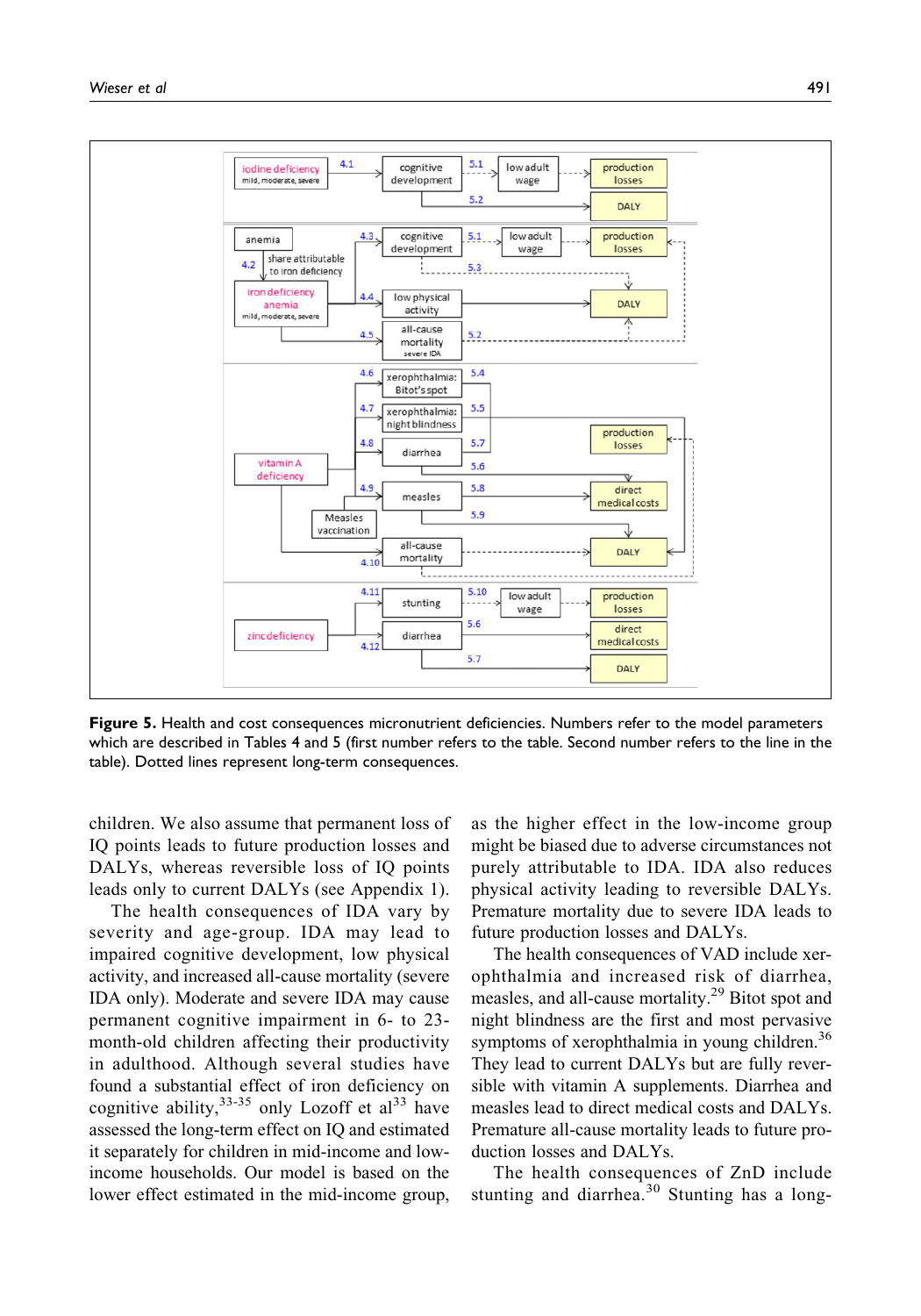| Micronutrient<br>Deficiency     | <b>Health Consequence</b>                                                                                                                                                                                             | <b>Effect Size</b><br>(RR; 95% CI)                                                                                                                                                                                    | Effect     | Persistent Number in<br>Figure 5 | Source                                                          |
|---------------------------------|-----------------------------------------------------------------------------------------------------------------------------------------------------------------------------------------------------------------------|-----------------------------------------------------------------------------------------------------------------------------------------------------------------------------------------------------------------------|------------|----------------------------------|-----------------------------------------------------------------|
| lodine deficiency<br>(logD)     | Cognitive impairment:<br>Mild $\mathsf{IoD} \rightarrow \mathsf{borderline}$ and<br>mild cognitive<br>impairment<br>Moderate and Severe IoD<br>$\rightarrow$ borderline, mild and<br>moderate cognitive<br>impairment | Mild IoD: loss of 2.25<br>IQ points in school-<br>age-children<br>Moderate IoD: loss of<br>5.25 IQ points in<br>school-age-children<br>Severe IoD: loss of<br>20.25 IQ points in<br>school-age-children<br>and adults | Partially  | 4.1                              | Authors'<br>calculations<br>based on <sup>24</sup><br><b>SR</b> |
| Iron deficiency<br>anemia (IDA) | Share of anemia caused by<br>iron deficiency                                                                                                                                                                          | 60%                                                                                                                                                                                                                   |            | 4.2                              | $12$ SR: $13$                                                   |
|                                 | 6-23 month-old only:<br>Moderate IDA $\rightarrow$<br>borderline cognitive<br>impairment<br>Severe IDA $\rightarrow$ mild<br>cognitive impairment                                                                     | Moderate and severe<br>IDA: IQ in adults<br>reduced by 9 IQ<br>points                                                                                                                                                 | <b>Yes</b> | 4.3                              | <sup>25-27</sup> GBD                                            |
|                                 | Low physical activity                                                                                                                                                                                                 | Mild to severe IDA: all<br>children affected                                                                                                                                                                          | Nο         | 4.4                              | 26                                                              |
|                                 | All-cause mortality                                                                                                                                                                                                   | Severe IDA: RR 2.19                                                                                                                                                                                                   | Yes        | 4.5                              | $28$ SR                                                         |
| Vitamin A                       | Xerophthalmia: Bitot spot                                                                                                                                                                                             | RR of 2.22 (1.64, 3.03)                                                                                                                                                                                               | No.        | 4.6                              | $29$ SR                                                         |
| deficiency<br>(VAD)             | Xerophthalmia: Night<br>blindness                                                                                                                                                                                     | RR of 3.13 (2.0, 4.76)                                                                                                                                                                                                | No         | 4.7                              |                                                                 |
|                                 | Diarrhea                                                                                                                                                                                                              | RR of 1.18 (1.15, 1.22)                                                                                                                                                                                               | No         | 4.8                              |                                                                 |
|                                 | Measles                                                                                                                                                                                                               | RR of 2.00 (1.49, 2.70)                                                                                                                                                                                               | <b>No</b>  | 4.9                              |                                                                 |
|                                 | All-cause mortality                                                                                                                                                                                                   | RR of 1.32 (1.20, 1.45)                                                                                                                                                                                               | Yes        | 4.10                             |                                                                 |
| Zinc deficiency<br>(ZnD)        | Stunting                                                                                                                                                                                                              | ZnD reduces HAZ-<br>Score by 0.09<br>$(-0.13, -0.06)$                                                                                                                                                                 | <b>Yes</b> | 4.11                             | $30$ <sub>SR</sub>                                              |
|                                 | Diarrhea                                                                                                                                                                                                              | RR of 1.15 (1.12, 1.18)                                                                                                                                                                                               | No         | 4.12                             |                                                                 |

Table 4. Health Consequences of Micronutrient Deficiencies.<sup>a</sup>

Abbreviations: GBD, global burden of diseases study; RR, relative risk; SR, systematic review; R, review.

a Effect sizes were extracted from the literature (see last column). Health consequences are assumed to be equal for both agegroups, with the exception of the permanent cognitive impairment due to IoD and the cognitive impairment due to IDA.

term negative effect on adult wages. The cost consequences of diarrhea were calculated as for VAD. Table 6 presents additional economic parameters used in the health economic model.

#### Societal Costs of MNDs

Combining the information on the prevalence of MNDs with the information on the health and cost consequences of these deficiencies, we estimated the total lifetime costs of MNDs in 6- to 59-month-old children in Pakistan in 2013 (Table 7). The costs accounted for US\$46 (95%

confidence interval [CI] 26.1-71.5) million in medical costs, US\$3,222 (95% CI 1135-7725) million in production losses, and 3.4 (95% CI 2.5-4.4) million DALYs. They represent the lifetime costs of a birth cohort affected by IoD, IDA, VAD, and ZnD between the age of 6 and 59 months and may also be interpreted as the costs that could be prevented every year by completely eliminating these MNDs in this age-group.

Costs were dominated by MNDs in 6- to 23 month-old children, with 92.6% of production losses and 79.9% of DALYs (Figure 6). The high production losses in the 6- to 23-month-old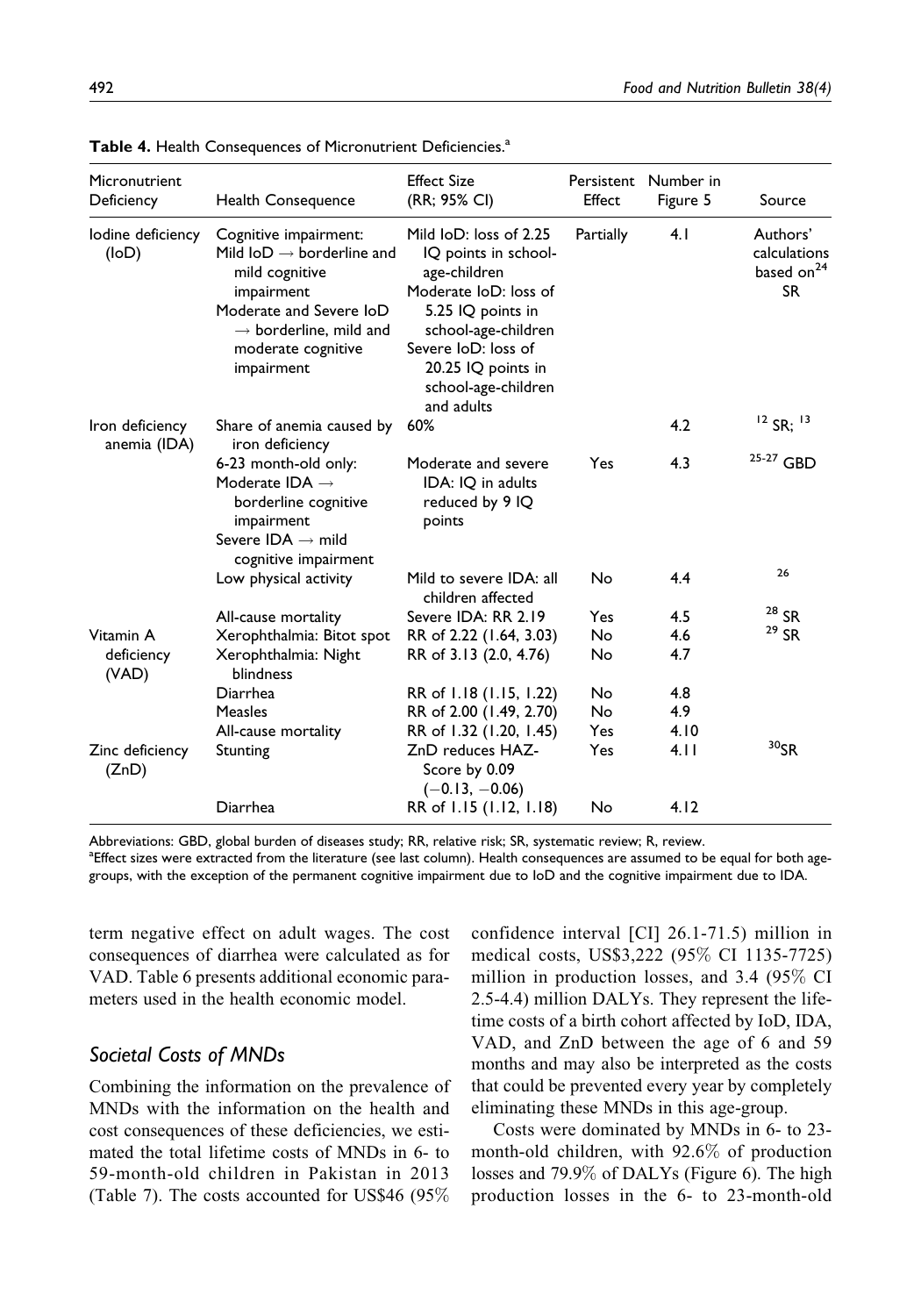|  | 493 |
|--|-----|

| Health                    | Consequence Cost Category     | Type and Size of Effect                                                                                                                                            | Number in<br>Figure 5 | Source                        |
|---------------------------|-------------------------------|--------------------------------------------------------------------------------------------------------------------------------------------------------------------|-----------------------|-------------------------------|
| Cognitive<br>impairment   | Production<br>losses (future) | I SD reduction of the cognitive score leads to<br>a reduction of adult wage by 8%                                                                                  | 5.1                   | 31                            |
|                           | <b>DALYs</b>                  | Borderline intellectual functioning: DW 0.011<br>Mild intellectual disability: DW 0.043<br>Moderate intellectual disability: DW 0.1                                | 5.2                   | $27$ GBD                      |
| Low physical<br>activity  | <b>DALYs</b>                  | Mild anemia: DW 0.004<br>Moderate anemia: DW 0.052<br>Severe anemia: DW 0.149                                                                                      | 5.3                   | $27$ GBD                      |
| Bitot spot                | <b>DALYs</b>                  | Moderate distance vision impairment: DW<br>0.031                                                                                                                   | 5.4                   | $27$ GBD                      |
| Night<br><b>blindness</b> | <b>DALYs</b>                  | Moderate distance vision impairment: DW<br>0.031                                                                                                                   | 5.5                   | $27$ GBD                      |
| Diarrhea                  | Medical costs                 | Cost per episode: 438 PKR (US\$5)<br>Average duration of diarrhea: 5 days                                                                                          | 5.6                   | Survey by authors<br>$32$ GBD |
|                           | <b>DALYs</b>                  | Moderate diarrhea: DW 0.188                                                                                                                                        | 5.7                   | $27$ GBD                      |
| <b>Measles</b>            | Medical costs                 | Cost per episode: 451 PKR (US\$4.4)<br>(assumed to equal the costs of respiratory<br>diseases)<br>Average duration of measles: 10 days                             | 5.8                   | Survey by authors<br>$32$ GBD |
|                           | <b>DALYs</b>                  | Severe infectious disease: DW 0.133                                                                                                                                | 5.9                   | $^{27}$ GBD                   |
| Stunting                  | Production<br>losses (future) | 1% decrease in height leads to a reduction of<br>adult wage by 8.06% (average height of<br>adults is 156.5 cm)                                                     | 5.10                  | 4                             |
|                           | <b>DALYs</b>                  | The last published DW for stunting was in the<br>GBD 1990 and equaled 0.002. Based on the<br>new methodology of the GBD 2010/2013<br>this DW is now equal to zero. |                       |                               |

|  |  | Table 5. Cost Consequences of Adverse Health Effects. |  |  |  |
|--|--|-------------------------------------------------------|--|--|--|
|--|--|-------------------------------------------------------|--|--|--|

Abbreviations: DW, disability weight; GBD, global burden of diseases study; DALYs, disability-adjusted life-years.

|  |  |  |  | Table 6. Economic Model Parameters. |
|--|--|--|--|-------------------------------------|
|--|--|--|--|-------------------------------------|

| Economic Parameter                                                    |          | Value            | Source |
|-----------------------------------------------------------------------|----------|------------------|--------|
| Life expectancy                                                       |          | 37               |        |
| Monetary discount rate                                                |          | 66.6 years<br>3% | 38     |
| DALY discount rate                                                    |          | 0%               | 39     |
| Income growth (past 10 years)                                         |          | 2.44%            | 40     |
| Begin and end of working life (years)                                 |          | 15:65            | 41     |
| Labor market participation (%)                                        |          | 42               |        |
| Unemployment rate (%)                                                 |          | 5.1%             | 43     |
| Nominal daily wage (US\$)                                             |          | <b>US\$5.7</b>   | 18     |
| Future income share of the population currently in a certain quintile | Ouintile | Share of income  | 9      |
|                                                                       | l st     | 17.0             |        |
|                                                                       | 2nd      | 17.6             |        |
|                                                                       | 3d       | 20.0             |        |
|                                                                       | 4th      | 20.6             |        |
|                                                                       | 5th      | 24.8             |        |

Abbreviation: DALYs, disability adjusted life years.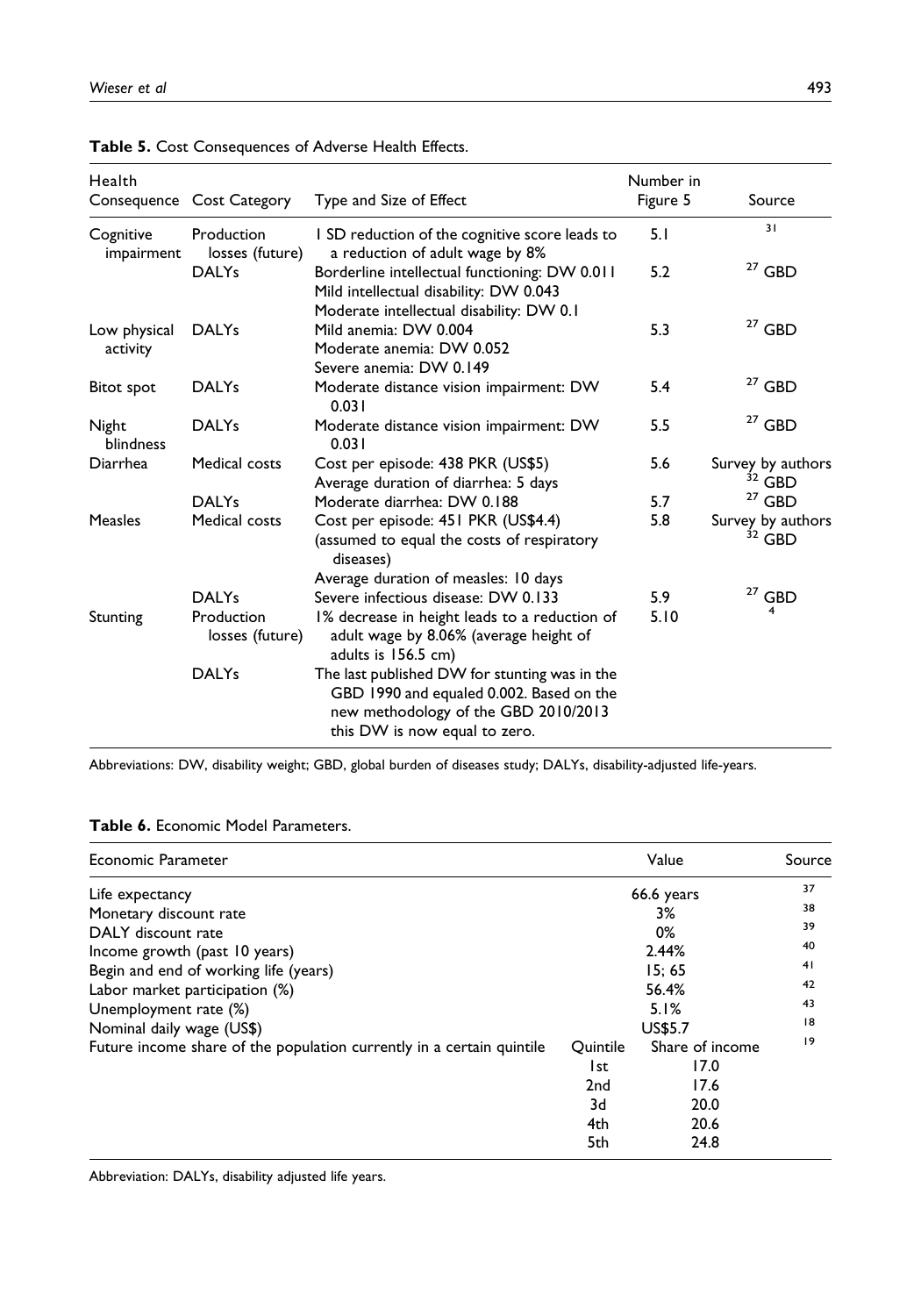|                     |                                                    |              |                             |              |     |      | <b>DALYs</b>                                                    |              |
|---------------------|----------------------------------------------------|--------------|-----------------------------|--------------|-----|------|-----------------------------------------------------------------|--------------|
| Micronutrient       | Medical                                            |              | Production Losses,<br>US\$m |              |     |      | Years Lived with Years of Life<br>Disability (1000) Lost (1000) | DALYs (1000) |
| Deficiency          | Costs, US\$m Future Mortality Total Current Future |              |                             |              |     |      | Mortality                                                       | Total        |
| 6- to 23-month-old  |                                                    |              |                             |              |     |      |                                                                 |              |
| <b>IDA</b>          |                                                    | 2148         | 104                         | 2252         | 145 | 1392 | 235                                                             | 1772         |
| Vitamin A           | $\overline{13}$                                    |              | 312                         | 312          | 9   |      | 696                                                             | 705          |
| Zinc                | 6                                                  | $\mathbf{H}$ |                             | $\mathsf{L}$ | 4   |      |                                                                 | 4            |
| lodine              |                                                    | 407          |                             | 407          | 12  | 255  |                                                                 | 266          |
| Total               | 9                                                  | 2566         | 417                         | 2983         | 169 | 1647 | 931                                                             | 2747         |
| 24- to 59-month-old |                                                    |              |                             |              |     |      |                                                                 |              |
| <b>IDA</b>          |                                                    |              | 31                          | 31           | 216 |      | 67                                                              | 283          |
| Vitamin A           | 16                                                 |              | 173                         | 173          | 12  |      | 367                                                             | 379          |
| Zinc                | 10                                                 | 34           |                             | 34           | 6   |      |                                                                 | 6            |
| lodine              |                                                    |              |                             |              | 23  |      |                                                                 | 23           |
| Total               | 26                                                 | 34           | 205                         | 239          | 257 |      | 434                                                             | 691          |
| 6- to 59-month-old  |                                                    |              |                             |              |     |      |                                                                 |              |
| <b>IDA</b>          |                                                    | 2148         | 136                         | 2284         | 361 | 1392 | 302                                                             | 2055         |
| Vitamin A           | 29                                                 |              | 486                         | 486          | 21  |      | 1063                                                            | 1084         |
| Zinc                | 16                                                 | 45           |                             | 45           | 10  |      |                                                                 | 10           |
| lodine              |                                                    | 407          |                             | 407          | 34  | 255  |                                                                 | 289          |
| Total               | 46                                                 | 2600         | 622                         | 3222         | 426 | 1647 | 1365                                                            | 3438         |

Table 7. Total Costs by Cost Category, Time Dimension, MND, and Age-Group.<sup>a</sup>

Abbreviations: IDA, iron deficiency anemia; MND, micronutrient deficiency.<sup>a</sup>Current costs occur at 6 to 59 months of age, while future costs occur after the age of 5. The blank spots in the table show that the MNDs do not produce any costs in these categories and not that these costs have not been considered.



Figure 6. Production losses and DALYs by micronutrient deficiency and cost category (share of respective total). Shares of the production losses (A) and DALYs (B) by age-group (6- to 23-month-old and 24-59-month-old), type of micronutrient deficiency and type of cost (current, future life, and mortality). Areas in black represent minor cost categories. IDA, iron deficiency anemia; IoD, iodine deficiency; VAD, vitamin A deficiency; ZnD, zinc deficiency; mort, mortality; fut, future; DALYs, disability adjusted life years.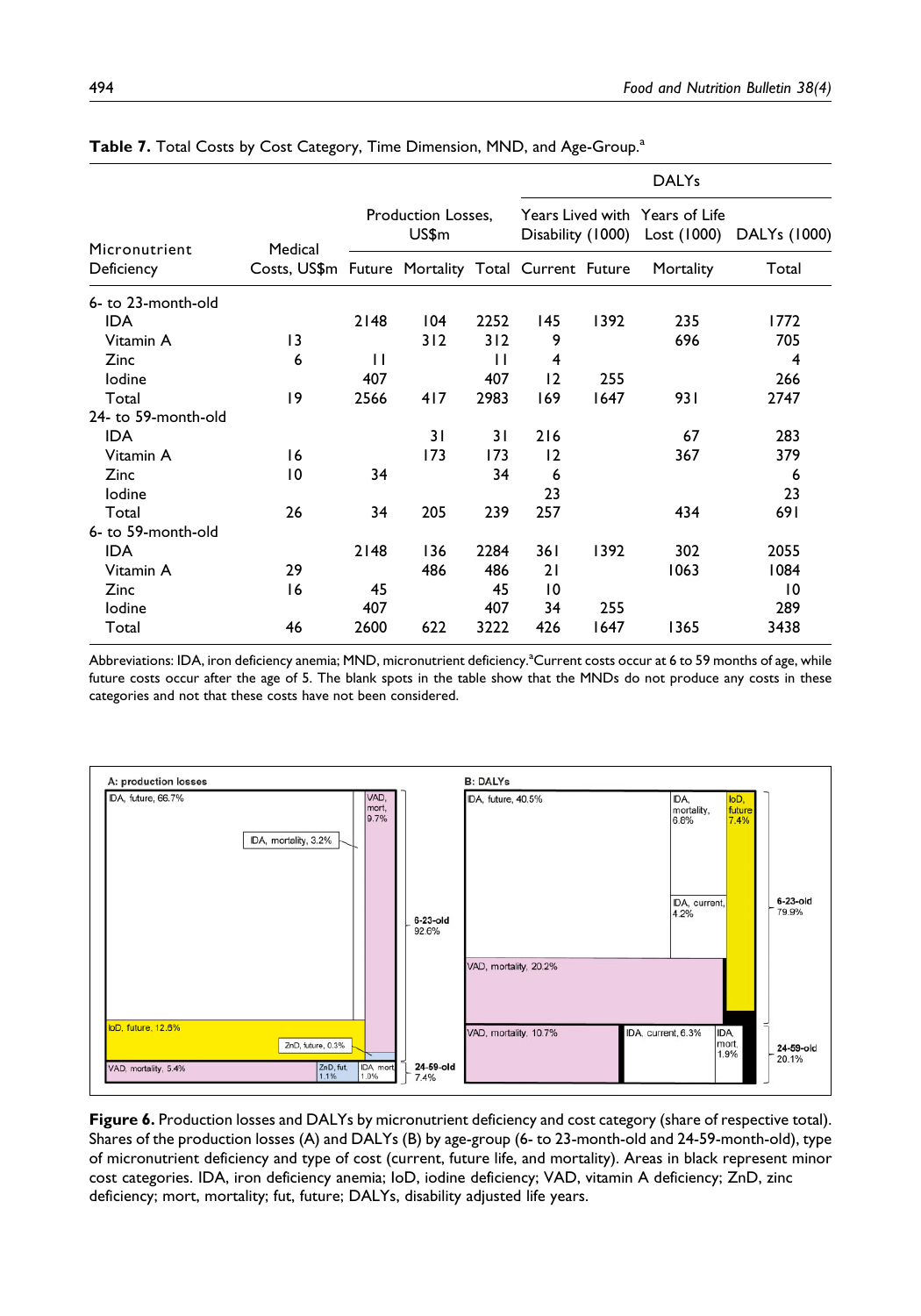

Figure 7. Production losses and DALYs due to iron deficiency anemia and vitamin A deficiency by socioeconomic strata. Households are split into deciles of equal size for the whole country. The societal costs of zinc deficiency and iodine deficiency are not represented as their prevalence could not be calculated by socioeconomic strata. IDA, iron deficiency anemia; VAD, vitamin A deficiency; DALYs, disability adjusted life years.

children were due to the impaired cognitive development induced by IDA and IoD. The IDA was responsible for over two-thirds of all production losses and over half of all DALYs. The VAD and IoD were respectively the second and third most important causes for both production losses and for DALYs. ZnD played only a minor role for production losses and was negligible for DALYs.

The comparison between the societal costs of MNDs in children living in the poorer and wealthier households is presented in Figure 7. Costs were higher in poorer households due to the higher prevalence and severity of deficiencies and the higher number of children. Differences were particularly strong for VAD with 4 times higher production losses and 6 times higher DALYs in the poorest than in the wealthiest third of households.

#### Results of SA

The tornado diagrams show the effect of a 10% increase or decrease in the model parameters (Figure 8). Production losses were most influenced by the discount rate, the work-related parameters (work force participation rate, wage, income growth), parameters relating to the effect of IDA on cognition, and by the relative risk of mortality with VAD. DALYs were most influenced by the relative risk of mortality with VAD and the parameters related to the impact of IDA (share of anemia attributable to IDA, disability weights of intellectual disability, and relative risk of mortality with IDA).

For the probabilistic SA, we randomly varied all model parameters within predefined distributions and then ran the model 10 000 times. Where information on the variability of the parameters was not available from the literature, we chose an SD equaling 20% of the mean. Figure 9 shows the distribution of total production losses and total DALYs together with 95% CIs according to the multivariate SA. The CIs around our estimates are relatively narrow with 95% of all model runs demonstrating production losses between US\$1.1 and US\$7.6 billion and 95% of DALYs between 2.5 and 4.4 million DALYs.

#### **Discussion**

We assessed the societal costs of MNDs in 6- to 59-month-old Pakistani children in 2013. The costs were calculated as the lifetime cost consequences of the current levels of iodine, iron, vitamin A, and zinc deficiencies in a yearly birth cohort. Total societal costs amounted to medical costs of US\$46 million for the treatment of illness attributable to MNDs, to production losses of US\$3,222 million due to future incomes lost, and to 3.4 million DALYs due to premature deaths and years lived with disability. These costs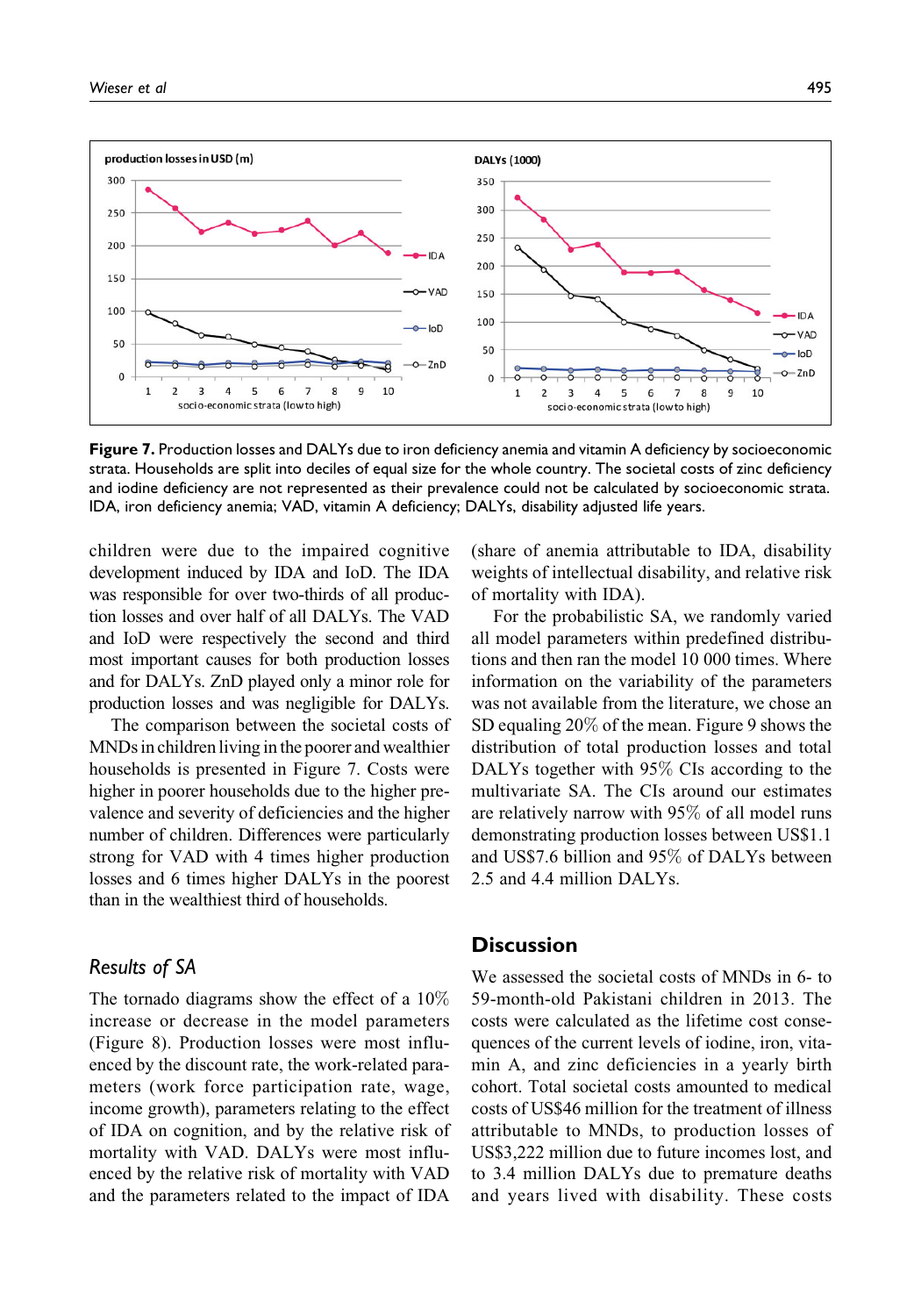

Figure 8. Univariate sensitivity analysis of production losses and DALYs. Dark blue bars show the effect of a 10% increase in a parameter, while light blue bars show the effect of a 10% decrease in a parameter. RR, relative risk; DW, disability weight; IoD, iodine deficiency; IDA, iron deficiency anemia; VAD, vitamin A deficiency; ZnD, zinc deficiency; DALYs, disability adjusted life years.



Figure 9. Multivariate sensitivity analysis by type of societal cost. Distribution of total production losses and total DALYs in 10 000 model runs. The dotted lines represent 95% confidence intervals. DALYs indicate disability adjusted life years.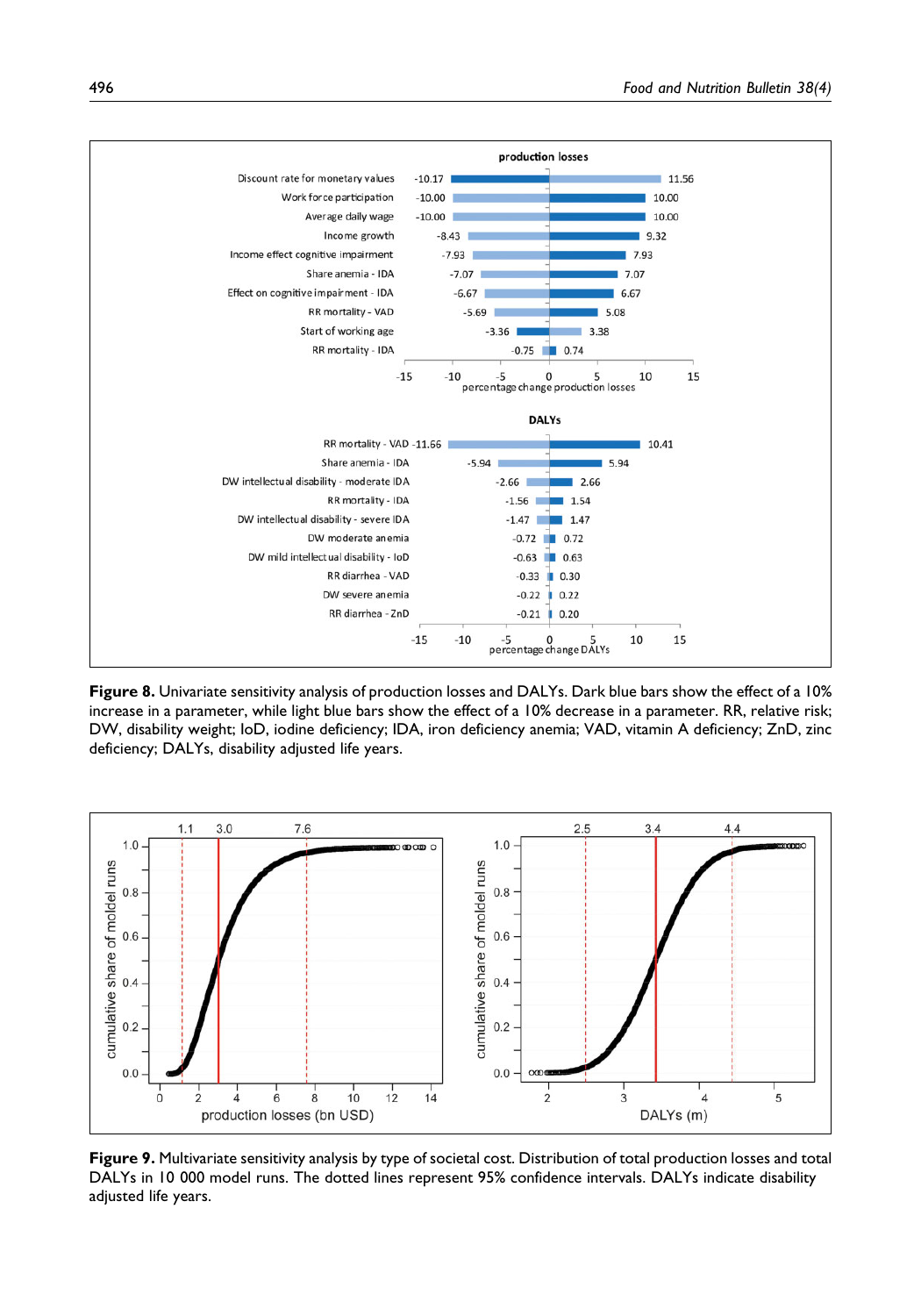represent a substantial burden for Pakistan and correspond to 1.44% of GDP in 2013 lost due to lower future productivity and to 4.45% of the overall burden of 77.3 million DALYs in  $2013<sup>21</sup>$  These costs can be interpreted as the costs that could be prevented every single year if MNDs could be completely eliminated in 6- to 59-month-old children.

Costs occurring at the age of 6 to 23 months were substantially higher than those at the age of 24 to 59 months because of the higher prevalence of MNDs and the more severe health consequences at younger age. The same reasons led to higher costs in poorer households. However, costs were substantial even in the wealthiest household decile. IDA had the most severe cost consequences accounting for two-thirds of total costs. The costs of VAD and IoD were also substantial, while the costs of ZnD were limited.

Production losses were dominated by future income losses due to impaired cognitive and physical development. They affect the country's economic growth and contribute to an undernutrition-based poverty trap in which children born in poor households are more likely to become poor parents themselves.

Our study is based on a health economic model simulating the lifetime consequences of MNDs in young children by combining information from clinical and epidemiological studies with economic data.<sup>44</sup> The model incorporates the currently available evidence on the prevalence of MNDs in Pakistan, on their health consequences in young children, and on their long-term effects. The model might be criticized for the long causal chains linking MNDs in early childhood to health and cost outcomes over the whole lifespan. However, there is no alternative to this approach, as randomized controlled studies tracking outcomes over such a long time period are not available.

A previous study has estimated the lifetime consequences of IDA in Pakistani children on production losses at  $0.75\%$  of GDP in 1996.<sup>45</sup> This result is of the same magnitude as ours, although it based on older literature on the impact of IDA on cognition and not limited to 6- to 59 month-old children.

Our model differs from other epidemiological models describing the consequences of MNDs such as the Life Saved Tool<sup>46</sup> or the PROFILES model, $^{47}$  as it considers morbidity as well as mortality and assesses the cost consequences in the 3 dimensions (medical costs, production losses, and DALYs). Furthermore, it differentiates by the socioeconomic status of households and between 6- to 23-month-old and 24- to 59-month-old children. We believe that this model is particularly well suited to capture the multiple often irreversible health and cost consequences of MNDs in these children.

Several limitations of our analysis should be recognized. First, the methods used to assess the prevalence of IoD are a major source of uncertainty. The prevalence of IoD was measured with the proxy of a spot UIC in school-age children due to lack of data on 6- to 59-month-old children. The high day-to-day, within-person variance in UIC may lead to an overestimation of the prevalence of IoD and of its cost consequences. However, the magnitude of this overestimation is not clear, as it depends on the iodine intake from children's diet. Second, we could not consider all the MNDs which may affect 6- to 59 month-old children but only those that were assessed in the 2011 NNS. The survey did, for example, not assess the folate and vitamin B 12 status of children. The presence of relevant deficiencies of these micronutrients would lead an underestimation of the costs of MNDs. Third, we could only consider those health consequences that had been investigated and were identified in the micronutrient supplementation trials. Particularly, the long-term health consequences are rarely assessed in these trials, which may lead to an underestimation of the costs of MNDs. Fourth, a possible overlap of the effect of single MNDs on the same health outcome could not be determined as in the case of the effect of IDA and IoD on cognitive development. This lack of control for a possible overlap may lead to an overestimation of costs.

The high levels of MNDs in Pakistan have been recognized for decades, but with the exception of IoD, very little progress has been made in eradicating them.<sup>3</sup> Although economic growth may contribute to improve the nutritional content of diets, it is not sufficient to solve the problem as illustrated by the considerable levels of MNDs in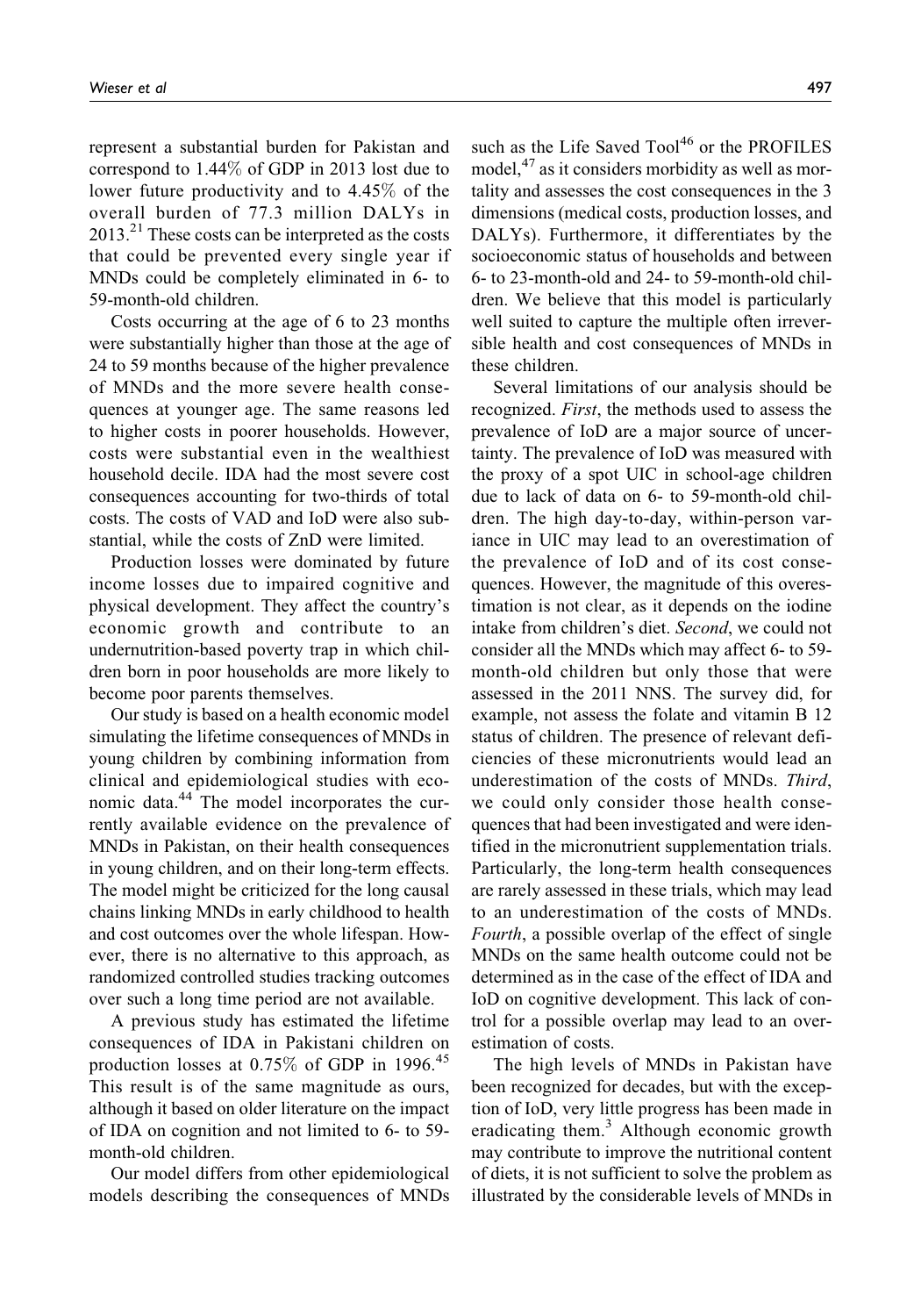children living in relatively wealthy Pakistani households. The micronutrient status of the population must thus be improved by increasing micronutrient intake through food fortification and supplementation.

The Pakistan Standards and Quality Control Act has issued specifications for the mass fortification of staple foods such as wheat flour, edible oil and ghee, and iodized salt. $48$  So far, only iodized salt has been successful by reaching a household coverage of  $69\%$  in 2011.<sup>3</sup> Efforts for the mass fortification of other staple foods, such as the fortification of edible oil with vitamin A or of wheat flour with iron and folate, have been largely unsuccessful due to weak legislative support and a poor regulatory environment.<sup>48</sup> The provision of micronutrient supplements to populations with particularly high nutritional needs is another strategy for reducing MNDs.<sup>49</sup> Vitamin A supplementation has reached a high coverage in 6- to 59-month-old children in Pakistan with 72%. <sup>9</sup> However, the persistently high levels of VAD among these children show that supplementation, although effective in controlled trials, may not be sufficient.

Our results confirm the urgent need for policies aiming at an improvement in the micronutrient status of 6- to 59-month-old children. Interventions should in particular target 6- to 23-month-old children, as social costs of MNDs are dominated by the costs occurring in this agegroup. Such policies may include the promotion of dietary diversity and complementary feeding, food fortification as well as multiple micronutrient supplementation.<sup>49</sup> Furthermore, interventions aiming to eradicate MNDs in young children should not only be aimed at children but also at their mothers, as the low body stores of micronutrients in young children may also be the consequence of maternal undernutrition in pregnancy and while breastfeeding.

In conclusion, our study reveals the severe cost consequences of iodine, iron, vitamin A, and zinc deficiencies in young Pakistani children. Most of these costs are invisible to the parents, as they will occur over the future lifetime of the child. As our results identify the areas of highest socieatal costs of MNDs, they may be useful for the design and the implementation of interventions

aiming to maximize the effect of the available financial resources. Future research should focus on further improving the knowledge on the living conditions and on the inadequate nutrition responsible for MNDs. This research could be strengthened with refined population surveys collecting richer data on health, nutrition, exposition to policy measures, and socioeconomic conditions.

#### Declaration of Conflicting Interests

The author(s) declared no potential conflicts of interest with respect to the research, authorship, and/or publication of this article.

#### Funding

The author(s) disclosed receipt of the following financial support for the research, authorship, and/or publication of this article: This work was funded through an unrestricted grant from Nestlé Research Center. Additional direct and in-kind support was received from the Aga Khan University, the ETH Zurich, and the Zurich University of Applied Sciences.

#### **References**

- 1. Bougma K, Aboud FE, Harding KB, Marquis GS. Iodine and mental development of children 5 years old and under: a systematic review and meta-analysis. Nutrients. 2013;5(4):1384-1416.
- 2. Walker SP, Wachs TD, Gardner JM, et al. Child development: risk factors for adverse outcomes in developing countries. Lancet. 2007;369(9556): 145-157.
- 3. Aga Khan University, Nutrition Wing Planning Commission, Government of Pakistan, UNICEF. National Nutrition Survey Pakistan 2011. Islamabad, Pakistan: Planning Commission, Government of Pakistan; 2012.
- 4. Horton S, Steckel RH. Malnutrition. In: Lomborg B, ed. How Much Have Global Problems Cost the World? Cambridge, UK: Cambridge University Press; 2013:247-272.
- 5. Alderman H. The economic cost of a poor start to life. J Dev Orig Health Dis. 2010;1(1):19-25.
- 6. Haddad L, Hawkes C, Udomkesmalee E, et al. Global Nutrition Report 2015: Actions and Accountability to Advance Nutrition and Sustainable Development. Washington, DC: International Food Policy Research Institute; 2015.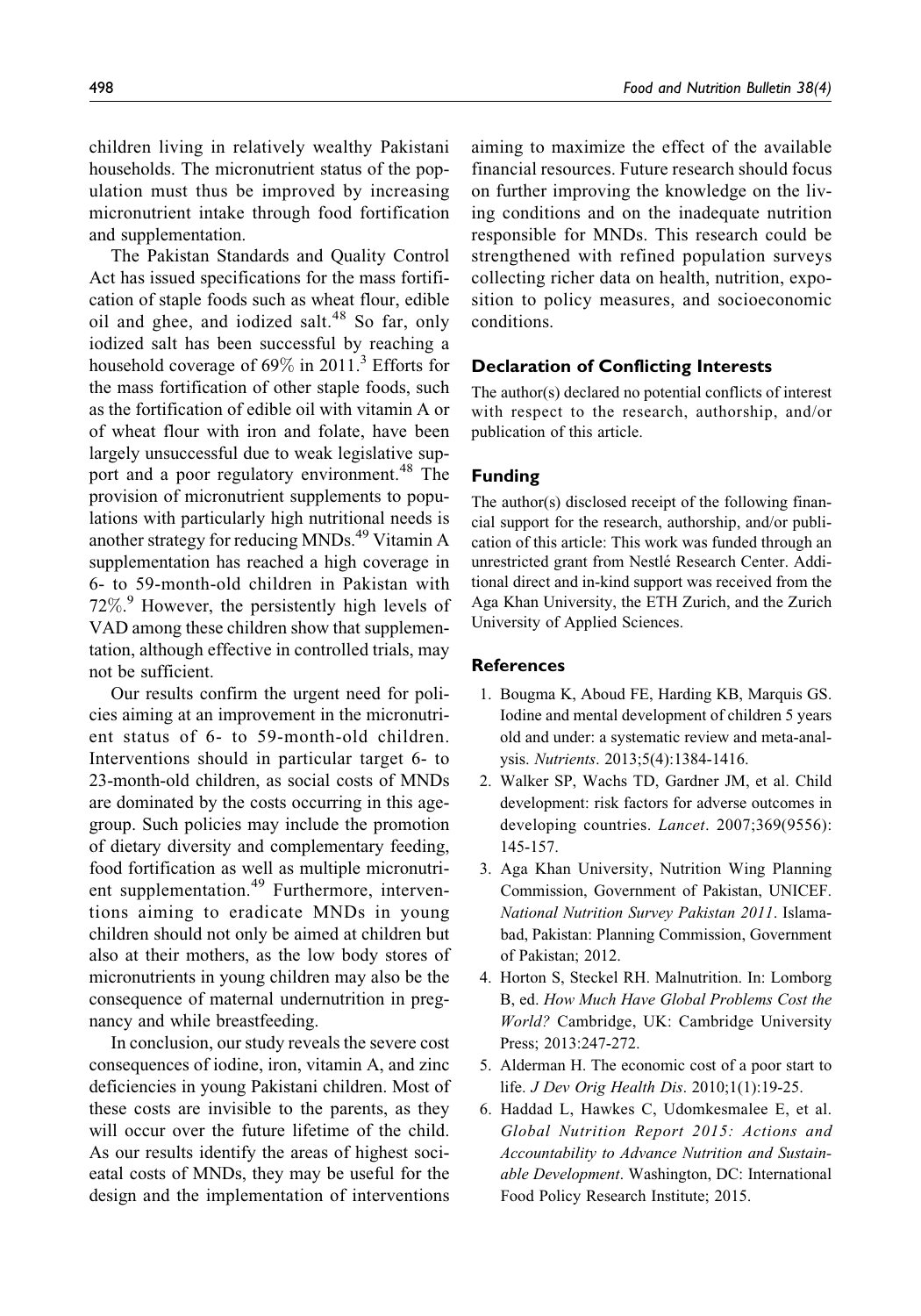- 7. Wieser S, Plessow R, Eichler K, et al. Burden of micronutrient deficiencies by socio-economic strata in children aged 6 months to 5 years in the Philippines. BMC Publ Health. 2013;13(1):1167.
- 8. Plessow R, Arora N, Brunner B, et al. Social costs of iron deficiency anemia in 6-59-month-old children in India. PLoS One. 2015;10(8):e0136581.
- 9. National Institute of Population Studies (NIPS) [Pakistan] and ICF International. Pakistan Demographic and Health Survey 2012-13. Islamabad, Pakistan, and Calverton, MD: NIPS and ICF International; 2013.
- 10. Black RE, Victora CG, Walker SP, et al. Maternal and child undernutrition and overweight in lowincome and middle-income countries. Lancet. 2013;382(9890):427-451.
- 11. World Health Organization, United Nations Children's Fund, International Council for the Control of Iodine Deficiency Disorders. Assessment of Iodine Deficiency Disorders and Monitoring Their Elimination. A Guide for Programme Managers. Geneva, Switzerland: World Health Organization; 2007.
- 12. Kassebaum NJ, Jasrasaria R, Naghavi M, et al. A systematic analysis of global anemia burden from 1990 to 2010. Blood. 2014;123(5):615-624.
- 13. Rastogi T, Mathers C. Global Burden of Iron Deficiency Anemia in the Year 2000. Geneva, Switzerland: World Health Organization; 2002.
- 14. World Health Organization. Haemoglobin Concentrations for the Diagnosis of Anaemia and Assessment of Severity. Geneva, Switzerland: World Health Organization; 2011.
- 15. World Health Organization. Global Prevalence of Vitamin A Deficiency in Populations at Risk 1995- 2005. WHO Global Database on Vitamin A Deficiency. Geneva, Switzerland: World Health Organization; 2009.
- 16. Stoltzfus RJ, Mullany l, Black RE. Iron deficiency anemia. In: Ezzati M, ed. Comparative Quantification of Health Risks: The Global and Regional Burden of Disease due to 25 Selected Major Risk Factors. Cambridge, UK: Harvard University Press; 2004:163-209.
- 17. Rothman KJ, Greenland S, Lash TL. Modern Epidemiology. 3rd ed. Philadelphia, PA: Lippincott, Williams & Wilkins; 2008.
- 18. Pakistan minimum wage statistics: Average monthly earnings of employees. International

Labour Organization; 2017. [http://bit.ly/](http://bit.ly/2swBz4A) [2swBz4A](http://bit.ly/2swBz4A). Accessed July 2, 2017.

- 19. Javed SA, Irfan M. Intergenerational Mobility: Evidence from Pakistan Panel Household Survey. Vol 53. Islamabad, Pakistan: Pakistan Institute of Development Economics; 2014:105-133.
- 20. Weinstein MC, Siegel JE, Gold MR, Kamlet MS, Russell LB. Recommendations of the panel on cost-effectiveness in health and medicine. J Am Med Assoc. 1996;276(15):1253-1258.
- 21. Murray CJL, Barber RM, Foreman KJ, et al. Global, regional, and national disability-adjusted life years (DALYs) for 306 diseases and injuries and healthy life expectancy (HALE) for 188 countries, 1990–2013: quantifying the epidemiological transition. Lancet. 2015;386(10009):2145-2191.
- 22. Shiroiwa T, Fukuda T, Ikeda S, Shimozuma K. QALY and productivity loss: empirical evidence for "double counting". Value Health. 2013;16(4):581-587.
- 23. Taylor PN, Okosieme OE, Dayan CM, Lazarus JH. Therapy of endocrine disease: impact of iodine supplementation in mild-to-moderate iodine deficiency: systematic review and meta-analysis. Eur J Endocrinol. 2014;170(1):R1-R15.
- 24. Zimmermann M, Andersson M. Development of a new framework to estimate the global burden of disease due to iodine deficiency. In: WHO/CDC. Methodological Approaches to Estimating Global and Regional Prevalences of Vitamin and Mineral Deficiencies. Report on the Joint World Health Organization/US Centers for Disease Control and Prevention Technical Consultation. Atlanta, USA, 7–9 December 2010. Geneva, Switzerland: World Health Organization; 2014:65-77.
- 25. Lozoff B, Jimenez E, Smith JB. Double burden of iron deficiency in infancy and low socioeconomic status. A longitudinal analysis of cognitive test scores to age 19 years. Arch Pediatr Adolesc Med. 2006;160(11):1108-1113.
- 26. Stein AJ, Meenakshi JV, Qaim M, Nestel P, Sachdev H, Bhutta ZA. Analyzing the health benefits of biofortified staple crops by means of the disabilityadjusted life years approach: a handbook focusing on iron, zinc and vitamin A. Washington, DC, and Cali: HarvestPlus Technical Monograph 4; 2005.
- 27. Salomon JA, Haagsma JA, Davis A, et al. Disability weights for the Global Burden of Disease 2013 study. Lancet Glob Health. 2015;3(11): e712-e723.